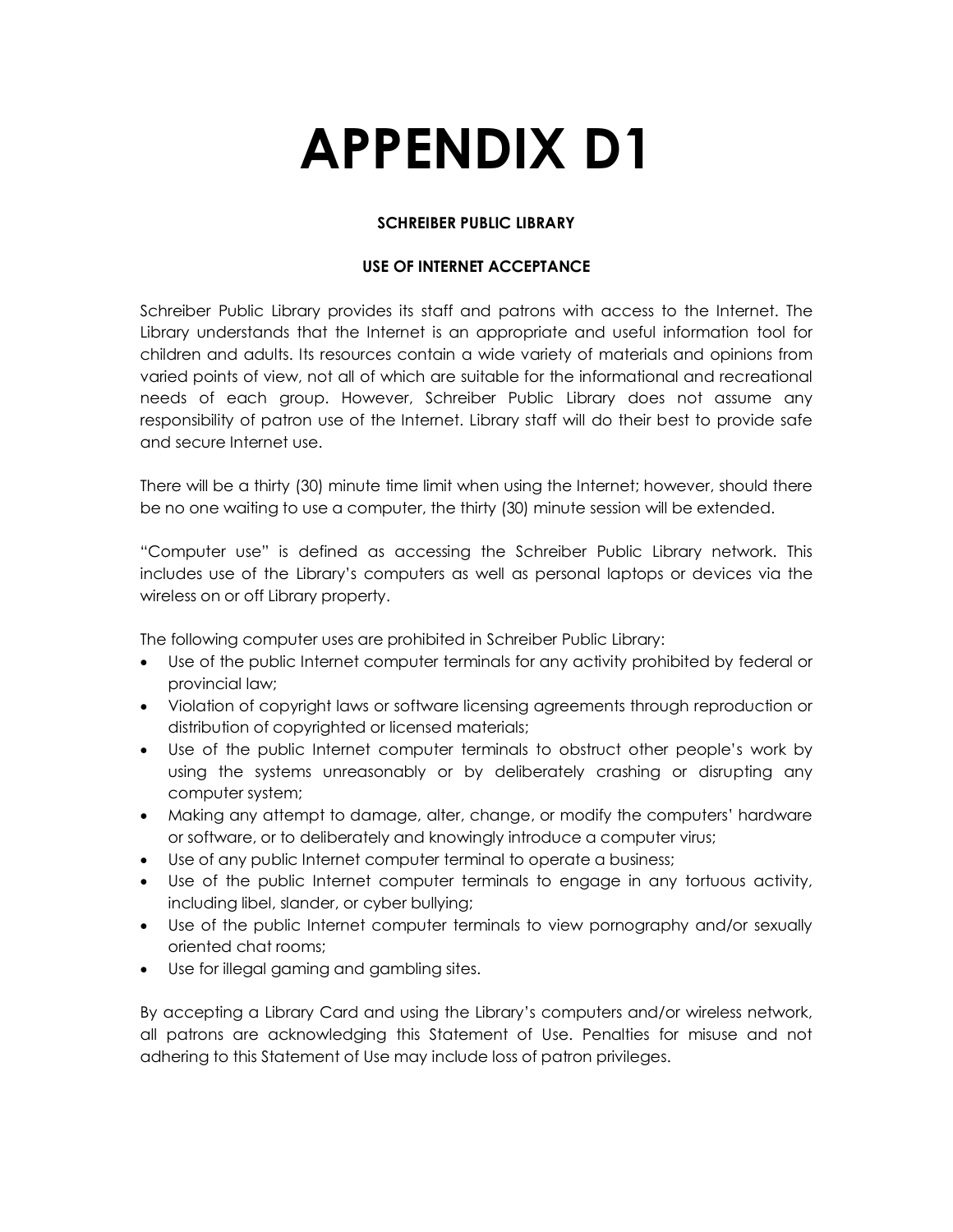## **SCHREIBER PUBLIC LIBRARY Guidelines for Computer Use**

- 1. Patrons must conduct themselves according to and within the limits of the Patron Code.
	- 1.1.Disturbances will be dealt with according to the Guidelines for Proper Behaviour in the Library Policy.
- 2. Computer use is on a first come, first serve basis, unless reserved.
	- 2.1.Thirty (30) minute sessions may be reserved in advance;
	- 2.2.Reservations will be lost if patron is five (5) minutes late.
- 3. The usual time limit on a computer will be thirty (30) minutes.
	- 3.1.Time limit to apply to one (1) computer per patron per day;
	- 3.2.Library staff may allow a patron a one (1) hour extension of this time limit for research purposes; research is defined for this purpose as job search, job applications, educational information-gathering, or Internet Library Loans.
- 4. If patrons wish to participate in online courses, they must prearrange with Library staff for an appropriate time.
- 5. Patrons may not save information on Library computers.
	- 5.1.Any patron information stored on computers will be cleared;
	- 5.2.CDs may be purchased at the Circulation Desk for future use;
	- 5.3.Patrons are not allowed to use personal CDs;
	- 5.4.CDs removed from the Library cannot be brought back and used in the computers;
	- 5.5.For patron convenience, these items can be stored at the Circulation Desk for future use.
- 6. Patrons may not download or upload any illegal reproductions of games, articles, or other copyrighted materials.
	- 6.1.Any person who downloads prohibited items will have their computer privileges suspended.
- 7. In the event of damage(s) to any computer equipment, software, operating system, or furniture within the CAP station from misuse, the patron shall be responsible for the cost of repair or replacement.
- 8. Access to chat channels is restricted to patrons eighteen (18) years of age and older. 8.1.Patrons who deliberately access sexually explicit images will have Library privileges suspended.
- 9. Library staff reserves the right to use any computer at any given time.
	- 9.1.Library staff will not pass email to any patron.
- 10. Patrons waiting to use a computer may not stand beside, behind, or in any way interfere with any patron using a computer.
	- 10.1. One (1) person per computer at all times with exception of Library staff performing training services.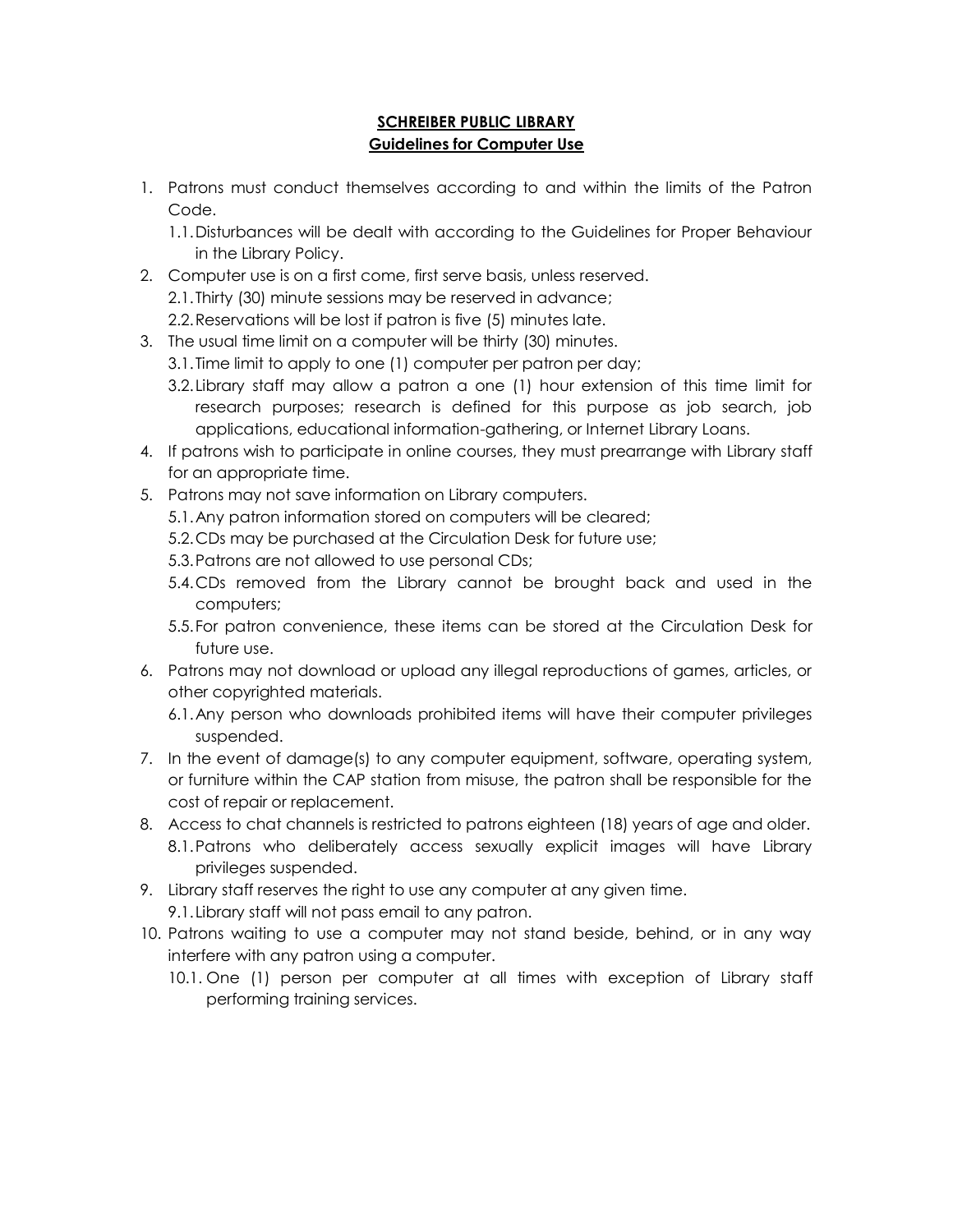#### **SCHREIBER PUBLIC LIBRARY**

#### **COMPUTER RELEASE FORM**

- To be signed by individual or parent of individual under eighteen (18).
- Individual must have a Library Card.
- All Policies, procedures, and instructions have been read and understood by patron.
- Patron will agree to follow Policies, procedures, and instructions set by the Library.
- Patron will accept responsibility for his/her safe usage and for any breakage of all computer equipment and furniture.
- Patron will be liable for replacement or repair of computer equipment if he/she causes damage.

| PATRON NAME:             |                                                                                                                       |
|--------------------------|-----------------------------------------------------------------------------------------------------------------------|
| <b>PATRON SIGNATURE:</b> | <u> 1980 - Jan Amerikaanse kommunister (</u>                                                                          |
| <b>PATRON PHONE:</b>     | LIBRARY CARD NUMBER:                                                                                                  |
| PATRON ADDRESS:          | <u> 1980 - Jan Barat, margaret ar manar a shekara tsara a shekara tsara a shekara tsara a shekara tsara a shekara</u> |
|                          |                                                                                                                       |

 $\Box$ 

 $\Box$ 

Adult's Name: (if signing for an individual under eighteen (18))

Adult's Signature: (if signing for an individual under eighteen (18))

Date: where  $\Box$ 

Librarian's Signature: \_\_\_\_\_\_\_\_\_\_\_\_\_\_\_\_\_\_\_\_\_\_\_\_\_\_\_\_\_\_\_\_\_\_\_\_\_\_\_\_\_\_\_\_\_\_\_\_\_\_\_\_\_\_\_\_\_\_\_\_\_\_\_\_